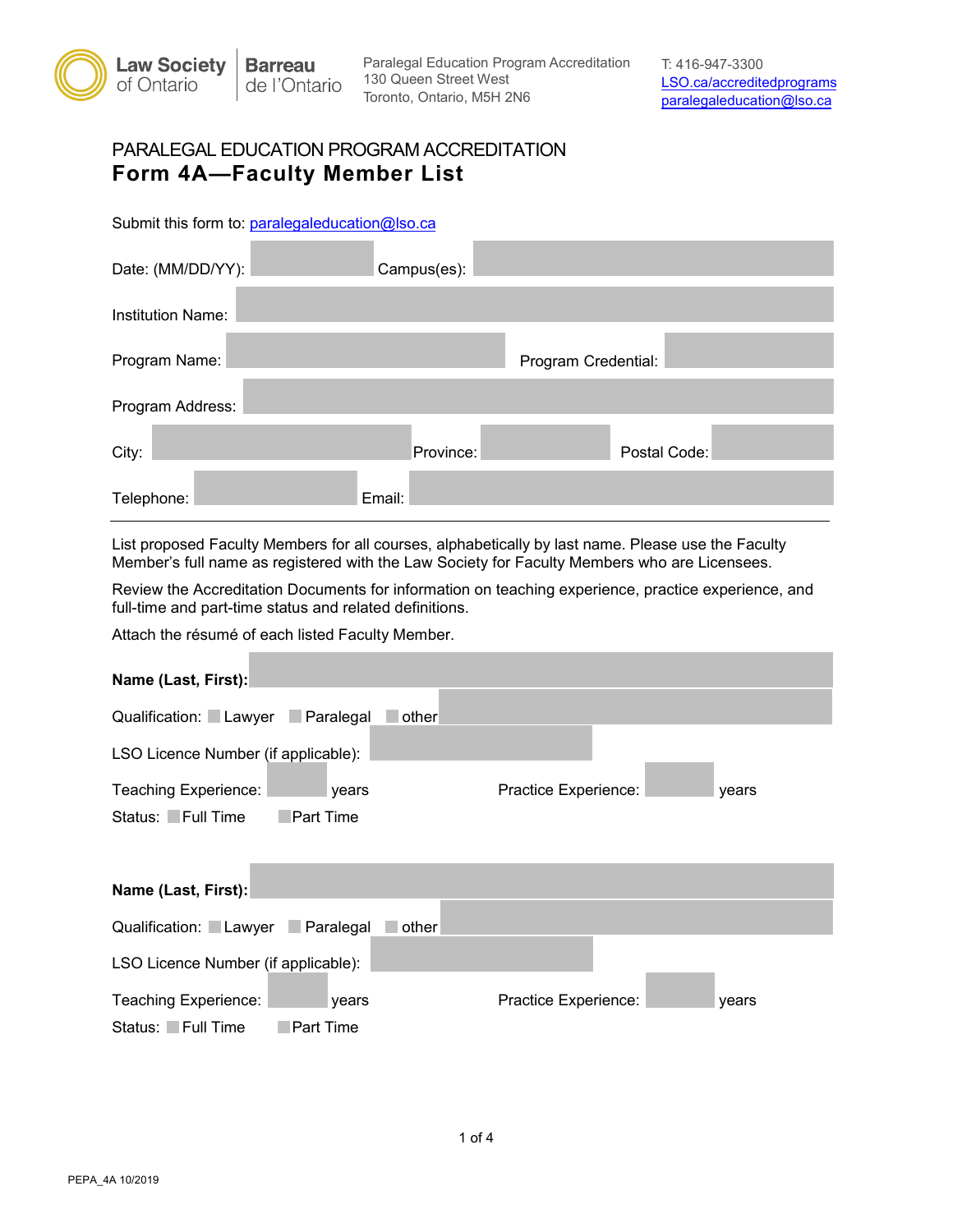## FORM 4A—FACULTY MEMBER LIST

| Name (Last, First):                                             |                               |
|-----------------------------------------------------------------|-------------------------------|
| Qualification: Lawyer Paralegal<br>other                        |                               |
| LSO Licence Number (if applicable):                             |                               |
| Teaching Experience:<br>years<br>Status: Full Time<br>Part Time | Practice Experience:<br>years |
| Name (Last, First):                                             |                               |
| Qualification: Lawyer Paralegal<br><b>other</b>                 |                               |
| LSO Licence Number (if applicable):                             |                               |
| Teaching Experience:<br>years<br>Status: Full Time<br>Part Time | Practice Experience:<br>years |
| Name (Last, First):                                             |                               |
| Qualification: Lawyer Paralegal<br>other                        |                               |
| LSO Licence Number (if applicable):                             |                               |
| Teaching Experience:<br>years<br>Status: Full Time<br>Part Time | Practice Experience:<br>years |
| Name (Last, First):                                             |                               |
| Qualification: Lawyer Paralegal<br>lother                       |                               |
| LSO Licence Number (if applicable):                             |                               |
| Teaching Experience:<br>years<br>Status: Full Time<br>Part Time | Practice Experience:<br>years |
| Name (Last, First):                                             |                               |
| Qualification: Lawyer<br>lother<br>$\Box$ Paralegal             |                               |
| LSO Licence Number (if applicable):                             |                               |
| Teaching Experience:<br>years<br>Status: Full Time<br>Part Time | Practice Experience:<br>years |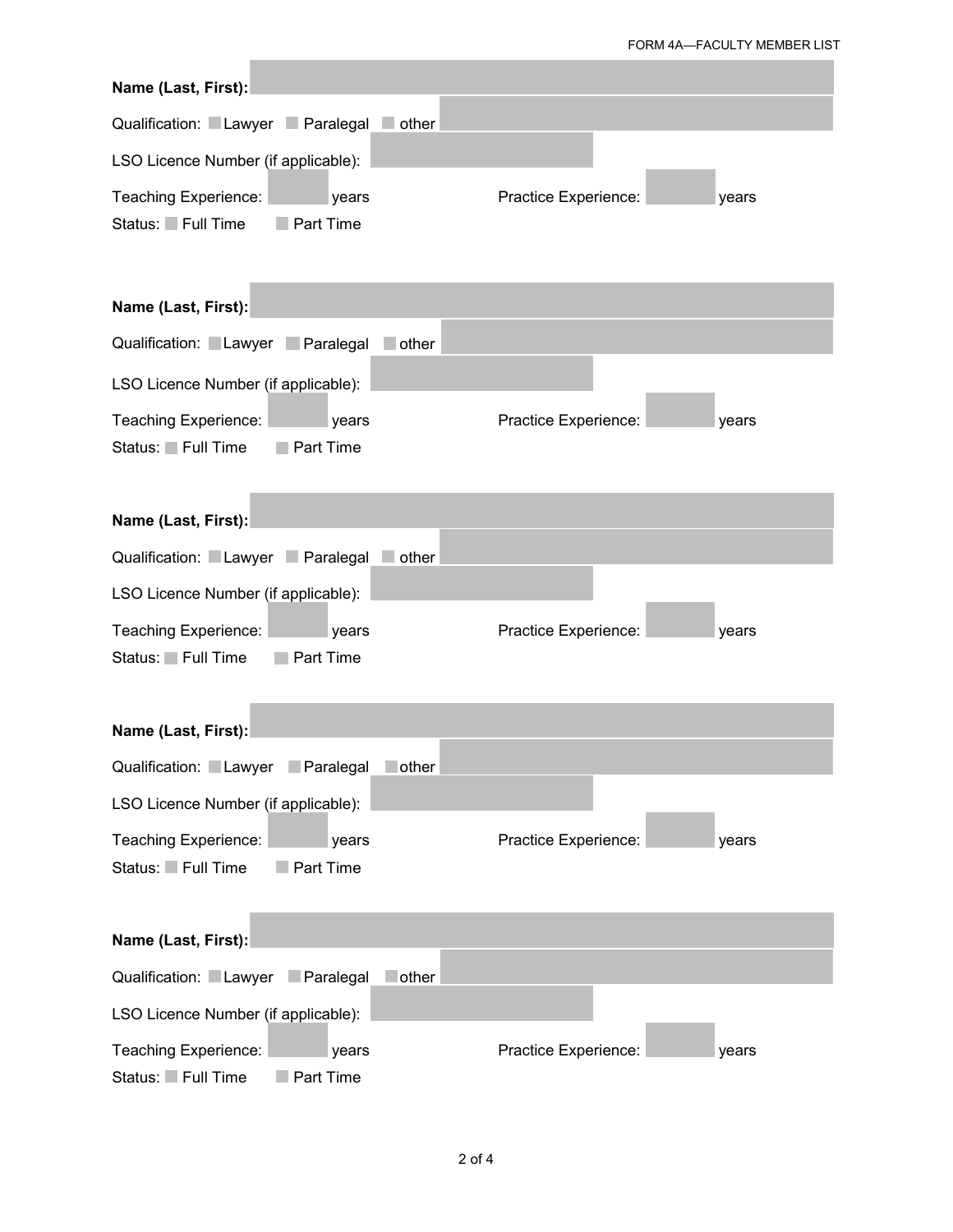FORM 4A—FACULTY MEMBER LIST

| Name (Last, First):                                                    |                               |
|------------------------------------------------------------------------|-------------------------------|
| Qualification: Lawyer Paralegal<br>$\blacksquare$ other                |                               |
| LSO Licence Number (if applicable):                                    |                               |
| Teaching Experience:<br>years<br>Status: Full Time<br><b>Part Time</b> | Practice Experience:<br>years |
| Name (Last, First):                                                    |                               |
| Qualification: Lawyer<br>Paralegal<br>lother                           |                               |
| LSO Licence Number (if applicable):                                    |                               |
| Teaching Experience:<br>years<br>Status: Full Time<br><b>Part Time</b> | Practice Experience:<br>years |
| Name (Last, First):                                                    |                               |
| Qualification: Lawyer Paralegal<br>other                               |                               |
| LSO Licence Number (if applicable):                                    |                               |
| Teaching Experience:<br>years<br>Status: Full Time<br><b>Part Time</b> | Practice Experience:<br>years |
| Name (Last, First):                                                    |                               |
| Qualification: Lawyer<br>$\Box$ Paralegal<br>lother                    |                               |
| LSO Licence Number (if applicable):                                    |                               |
| Teaching Experience:<br>years<br>Status: Full Time<br>Part Time        | Practice Experience:<br>years |
| Name (Last, First):                                                    |                               |
| Qualification: Lawyer<br>Paralegal<br>other                            |                               |
| LSO Licence Number (if applicable):                                    |                               |
| Teaching Experience:<br>years<br>Status: Full Time<br>Part Time        | Practice Experience:<br>years |